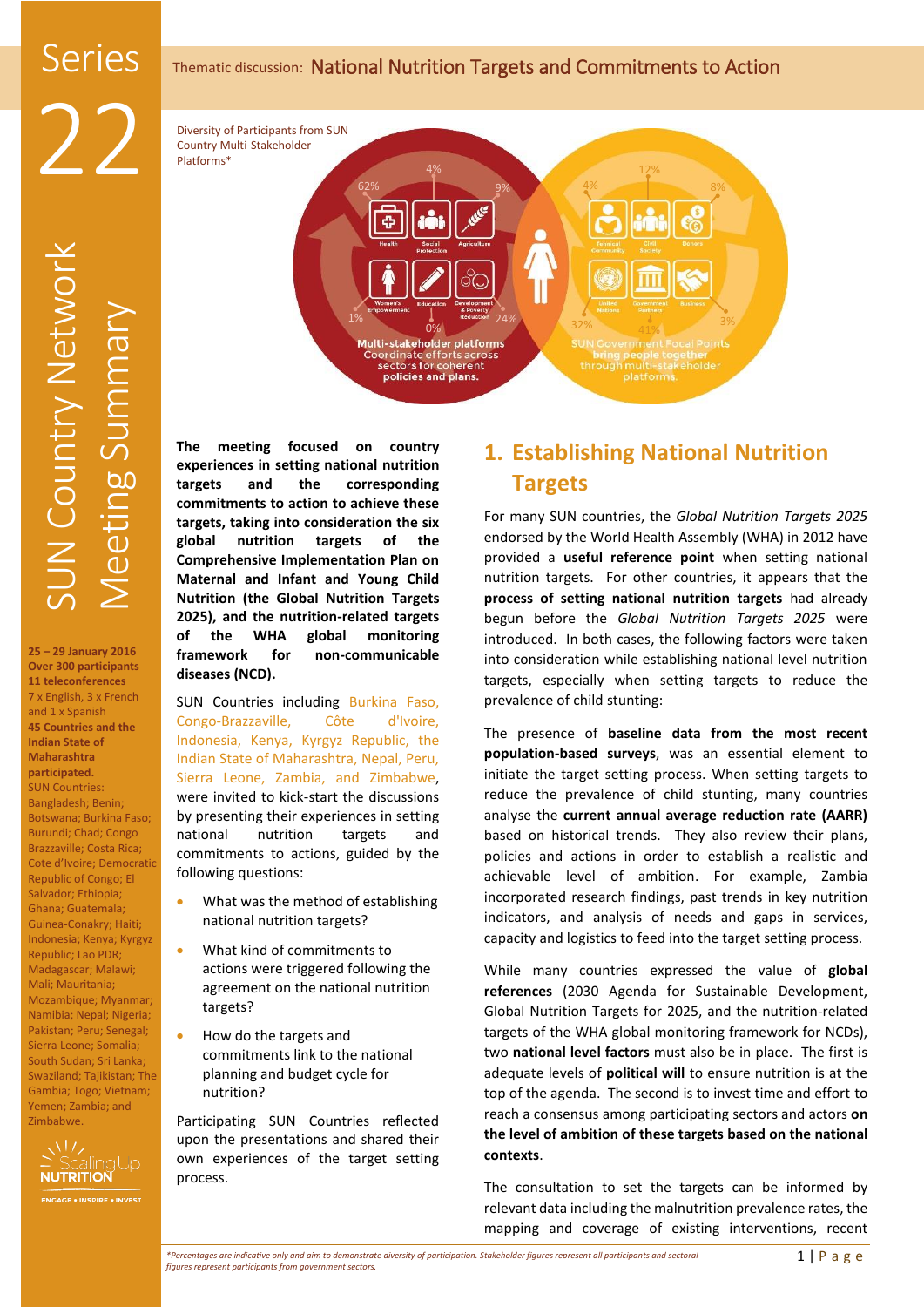political commitments, availability of budget linked to interventions, and sectoral priorities. This helps to ensure that national nutrition targets are achievable and realistic.



undernutrition by 2030 and reflects the strong commitment of the Government to improve nutrition and to recognise the role of nutrition to propel sustainable development. Kenya adapted the Global Nutrition Targets 2025 by analysing the regional trends, especially the Sub-Saharan African region, in relation to their national data. In-country disparities were also considered based on geographical prevalence and program coverage rates.

Target setting exercises often involve a process of **multisectoral and multi-stakeholder consultations** at the national and sub-national levels with the participation of nutrition councils, technical experts and committees. **Aligning national nutrition targets to the national development plan** was mentioned as a good practice for encouraging **multi-sectoral ownership**.

For example, while setting up their Common Results Framework (CRF) for nutrition, Burkina Faso adopted a multisectoral participatory approach to identify and set up national nutrition targets. This process was followed by specific individualised workshops for each sector to further

# **Example for National Nutrition Targets: Burkina Faso**

| Targets for the Common Results Framework and National Nutrition Policy |  |  |
|------------------------------------------------------------------------|--|--|
|------------------------------------------------------------------------|--|--|

| <b>Targets</b>                           | <b>Initial</b><br>situation<br>2013 | <b>Current</b><br>situation<br>2015 | <b>Target</b><br>situation by<br>2025 |
|------------------------------------------|-------------------------------------|-------------------------------------|---------------------------------------|
| <b>Stunting</b>                          | 31.5%                               | 30,1%                               | 20%                                   |
| <b>Wasting</b>                           | 8.2%                                | 10,6%                               | Less than 5%                          |
| Maternal<br>breastfeeding                | 47,2%                               | 46.7%                               | 60%                                   |
| Minimum<br><b>Acceptable Diet</b>        | 7.2%                                | 13,4%                               | 30%                                   |
| Anaemia in women<br>of reproductive age. | 49%                                 | 62%                                 | 40%                                   |
| Anaemia in under-5<br>children           | 88%                                 | 83%                                 | 65%                                   |

refine the interventions of the respective sectors listed in the Common Results Framework that would help to achieve the agreed national nutrition targets.

Several countries face challenges in addressing the **multiple burdens of malnutrition** and emphasised the importance of establishing national targets to halt the increase in child overweight and obesity. To help address this challenge, the World Health Organization (WHO) encourages countries to consider adopting a 'no increase in childhood overweight' target given that the data for its calculation are commonly available, and it's monitoring is an essential measure to prevent child as well as adult overweight and obesity.

**Key Lessons for Setting Achievable National Nutrition Targets**

- Analyse historical trends using reliable data over a set time frame.
- The level of the ambition needs to be set at country level based on the latest prevalence, the historical trend, the population growth and an analysis of the contextual factors.
- Mobilising political will to own and achieve national targets is key as well as involving relevant sectors and actors.

# **2. Commitments to Action**

Several countries explained how the process of setting national nutrition targets was often followed by commitments to action to contribute to the achievement of these targets. These commitments typically relate to efforts required in order to reach the nutrition targets by making priority services available to those most in need. While the specific types of commitments discussed by countries varied greatly depending on the national and sub-national contexts, a few interesting illustration are below.

Strong political commitments and ambitious targets require **adequate budget allocations.** For example, in light of the national nutrition targets set for 2019, the Government of Indonesia committed to increase the budget allocation for nutrition programmes and for the Directorate for Nutrition in the Ministry of Health from IDR 157 billion in 2014 to IDR 856 billion in 2016.

Ensuring that **adequate coordination channels are in place** at all levels of government in order to translate national nutrition targets into **actions at the sub-national level** is key. Cote d'Ivoire's commitment for coordination is reflected in their newly established National Nutrition Council composed of the central government, regional and departmental committees.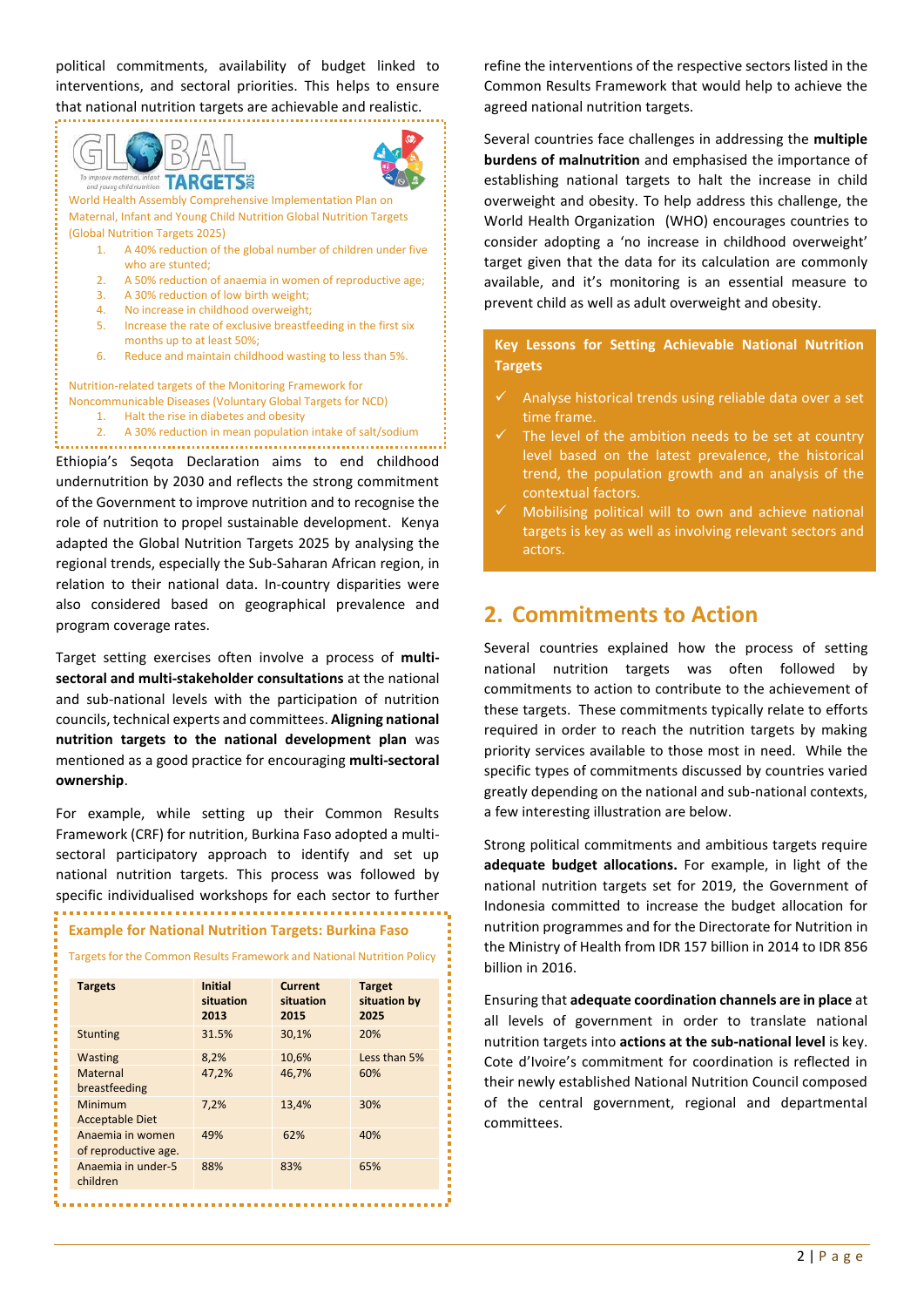### **What is a SMART commitment?**

SMART is the instrument to apply in setting your commitments or goals. SMART\* is:

| <b>SPECIFIC</b>                           | - Indicates a specific action and who is<br>responsible<br>- Is compatible with country-level priorities and<br>needs.                                                    |  |
|-------------------------------------------|---------------------------------------------------------------------------------------------------------------------------------------------------------------------------|--|
| <b>MEASURABLE</b>                         | - States which indicators will be used to monitor<br>commitments and how they will be measured<br>- Includes quantifiable indicators and baseline<br>levels when possible |  |
| <b>ACHIEVABLE</b>                         | - Is consistent with the progress achieved on<br>previous similar commitments<br>$-$ Is as ambitious as possible while being mindful<br>of limitations                    |  |
| <b>RELEVANT</b>                           | - Reflects the nutritional context of the country,<br>including challenges<br>- Addresses the broader priorities of each<br>country and existing nutrition commitments    |  |
| <b>TIME BOUND</b>                         | - Includes a realistic time-frame for its<br>achievement                                                                                                                  |  |
| *SMART definition from the GNR Guidelines |                                                                                                                                                                           |  |

**Strong implementation platforms** are required to ensure the **effective coverage** of priority nutrition interventions. **Strengthening human resources** (quantity and quality) was reported to be essential, particularly for the effective functioning of decentralized arrangements.

The Government of Sierra Leone committed to increase nutrition personnel at the national as well as district levels. As a result, every government hospital at district-level is now equipped with public health and clinical nutritionists. . Examples of services mentioned by countries include the provision of wholesome meals for pregnant and lactating women on a daily basis during the last trimester of pregnancy and during the first 3 months of lactation (Maharashtra); strengthening the quality of Maternal and Infant and Young Child Nutrition (MIYCN) services delivered throughout the continuum of care with a multi-sectoral approach (Nepal); and the provision of Iron and Folic Acid (IFA) supplementation to pre-pregnant women, early screening of high-risk mothers, and regular monitoring of intrauterine growth retardation through cash transfer programmes (Sri Lanka).

**Strengthening monitoring and evaluation (M&E) systems**  ensures accountability and allows governments to continuously improve service provisions. Benin has created a multi-sectoral information system that allows them to collect information from different ministerial databases. Maharashtra, the government has committed to providing field-level officers with mobile phones to improve their ability to track results. Lao PDR has committed to strengthen the monitoring of annual progress against priority actions and targets by convening a national nutrition forum to help ensure mutual accountability of all stakeholders.

## **Examples of how countries have expressed their SMART Commitment**

#### **SIERRA LEONE**

Together, government and supporting partners will promote early initiation of breastfeeding, exclusive breastfeeding and timely complementary feeding practices for children under five years by 2017. (See table below)

|                        | <b>Description</b>                                                                                                         | <b>Baseline</b><br>2013 | <b>Target</b><br>2017 |
|------------------------|----------------------------------------------------------------------------------------------------------------------------|-------------------------|-----------------------|
| Indicator              | Percent of Infants 0-5 months<br>exclusively breastfed                                                                     | 19%                     | 40%                   |
| Coverage               | Pregnant and lactating women<br>reached with EBF promotion                                                                 | 51%                     | 60%                   |
| <b>Target</b><br>group | Pregnant and lactating women,<br>husbands, grandmothers                                                                    | $>50\%$                 | 80%                   |
| <b>Indicator</b>       | % Children 6-23 months old with<br>minimum acceptable diet                                                                 | 19%                     | 40%                   |
|                        | % of children with timely initiation<br>of semi/solid foods at 6 months                                                    | 51%                     | 60%                   |
| Coverage               | <b>Estimated number of pregnant</b><br>and lactating women receiving<br><b>Complementary feeding</b><br>promotion messages | $>50\%$                 | 80%                   |
| <b>Target</b><br>group | Pregnant and lactating women, husbands, caretakers,<br>grandmothers                                                        |                         |                       |

## **ZAMBIA**

Commitments to Actions Triggered following the agreement on national nutrition targets. Commitment 1: *Government with support from partners to scale Up well proven, effective and low cost food and nutrition interventions from current 14 districts to 45 districts by 2018.* **SPECIFIC MEASURABLE ACHIEVABLE RELEVANT** 

|                                                            |                                                                                                                                            |                                                                                                                                                      |                                                 | <b>BOUND</b>                                       |
|------------------------------------------------------------|--------------------------------------------------------------------------------------------------------------------------------------------|------------------------------------------------------------------------------------------------------------------------------------------------------|-------------------------------------------------|----------------------------------------------------|
| <b>YES</b>                                                 | <b>YES</b>                                                                                                                                 | <b>YES</b>                                                                                                                                           | <b>YES</b>                                      | <b>YES</b>                                         |
| <b>The</b><br>"who"<br>and the<br>action are<br>identified | The baseline<br>coverage is<br>listed and<br>can be<br>tracked to<br>see if<br>coverage<br>increases<br>over a<br>period of<br>three years | Other<br>countries<br>have<br>shown that<br>it is<br>possible to<br>have an<br>effective,<br>multi-<br>sectoral<br>strategy in<br>place to<br>combat | <b>Stunting is</b><br>a<br>significant<br>issue | A very<br>concrete<br>time<br>frame is<br>included |
|                                                            |                                                                                                                                            | stunting                                                                                                                                             |                                                 |                                                    |

**Key Lessons for securing SMART commitments to action to achieve results**

- Adequate budget allocations are essential to assure commitments to actions.
- Strong coordinating mechanisms and adequate human resources at every level of government help to ensure that nutrition targets translate into effective actions.
- Commitments towards implementation need to be Specific, Measurable, Achievable, Relevant and Time bound.
- Efforts to improve monitoring and evaluation systems is crucial to track implementation and link it to the achievement of targets.